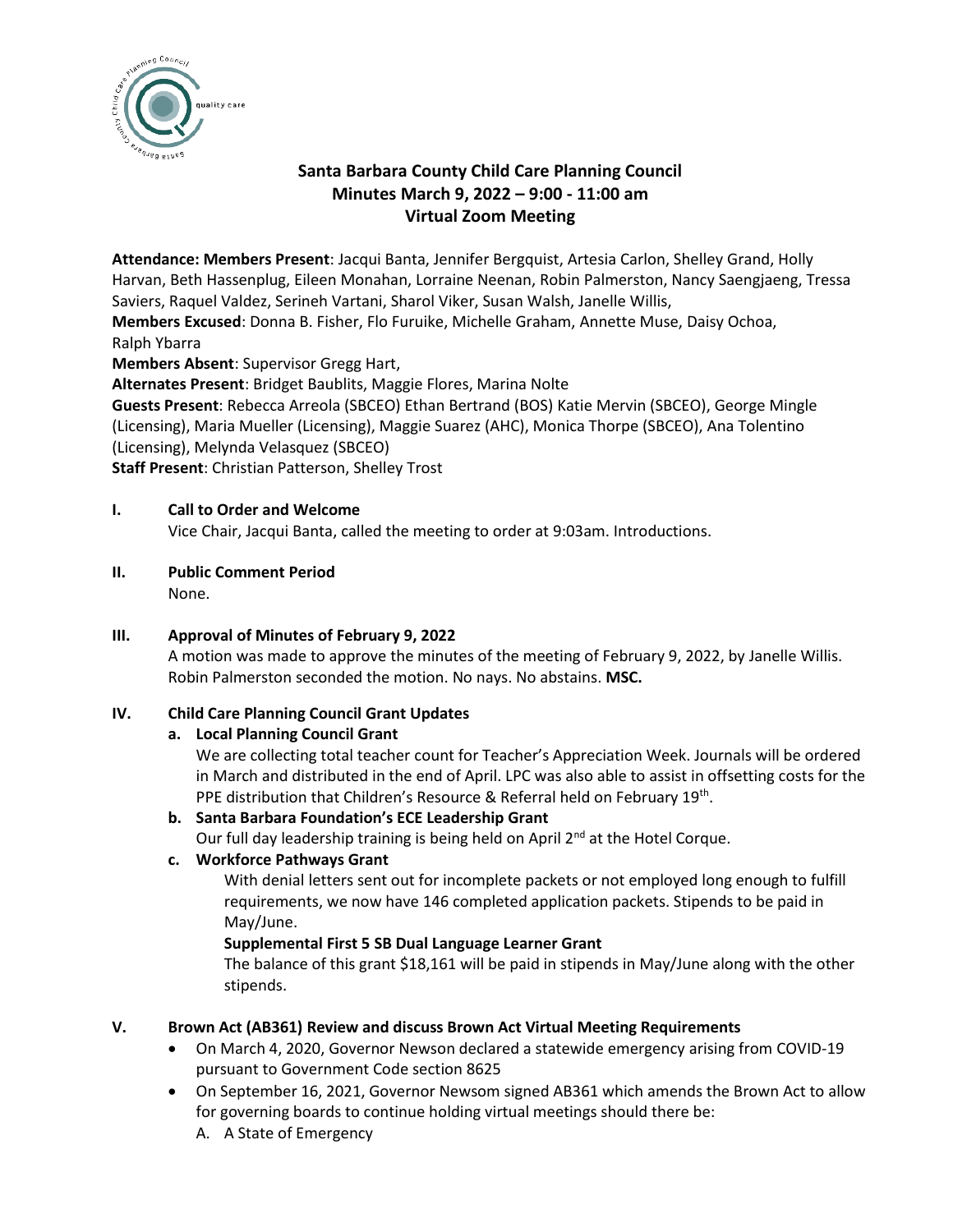

- B. Imminent risk to the health and safety of attendees
- Special vote/meetings must be held every 30 days or less prior to the next calendared meeting to reconsider whether the State of Emergency continues to directly impact the safety of members to meet in person
- A vote will be taken to reach a decision about whether to continue meeting virtually. Voting is for members only.

Because we are more than 30 days out for our next regularly scheduled meeting on April 13<sup>th</sup>, we will hold a special meeting on April 8<sup>th</sup> at 8:30am to decide if we will meet in person or remain virtual. Thirteen people said they were available for quorum for the special meeting.

## **VI**. **Committee Updates**

**Needs Assessment/Strategic Plan Ad Hoc** – Jennifer Bergquist/Lorraine Neenan Lorraine – We met yesterday and discussed several things needed in our ECE community which includes advocacy, data collection, emergency response, increased wages, diversity, equity & inclusion, putting systems into place to support the profession, school bonds, and putting early childhood initiatives on the ballots. We also discussed a plan to distribute the Call-to-Action brochure.

## **COAT- Communications, Outreach, Advocacy Team** – Robin Palmerston

We are currently focused on putting together the Proclamation for the Week of the Young Child. With this proclamation, we will be representing the professionals that serve the young children. Our team would like to invite CRR to come and discuss how we can get the Alternative Payment Program out to the public. We are looking forward to CCPC putting together a conversation sheet to share with the community and receive support from them. Providers are needed for alternative payment programs. There is a shortage of available spaces in our county.

#### **Facilities** – Beth Hassenplug

Our committee focuses on helping to create more childcare spaces and helps support childcare facilities. We Identify funding sources and help secure those funds. We are prepared to help childcares apply for the CDSS Infrastructure grant. There are two Zoom sessions this week, March 8<sup>th,</sup> and 10<sup>th</sup> from 6-8pm, to help providers understand how to apply for this grant. If you are considering writing a grant for facilities, please join us.

Robin attended a housing development meeting and made some connections. Corina Venegas from the County Land Use Planning Department oversees rewriting childcare support plans.

#### **ICCAT - Inclusive Child Care Action Team** – Jacqui Banta

We are very excited to announce that ICCAT was asked to hold a seat on the county task force. **WALDO** – Christian Patterson

WALDO met and discussed the upcoming job fair in partnership with Children's Resource & Referral and Allan Hancock College. We discussed important topics and the greater need for partnership with other agencies. We are working toward a greater partnership with SB City College. We also discussed how to become involved with the apprenticeship program.

#### **VII. Coordinators Report**

• The Child Abuse Prevention Council (CAPC) is working on a campaign entitled what makes my family strong. They will focus on cultural context and what families are already doing. The campaign should be out very shortly.